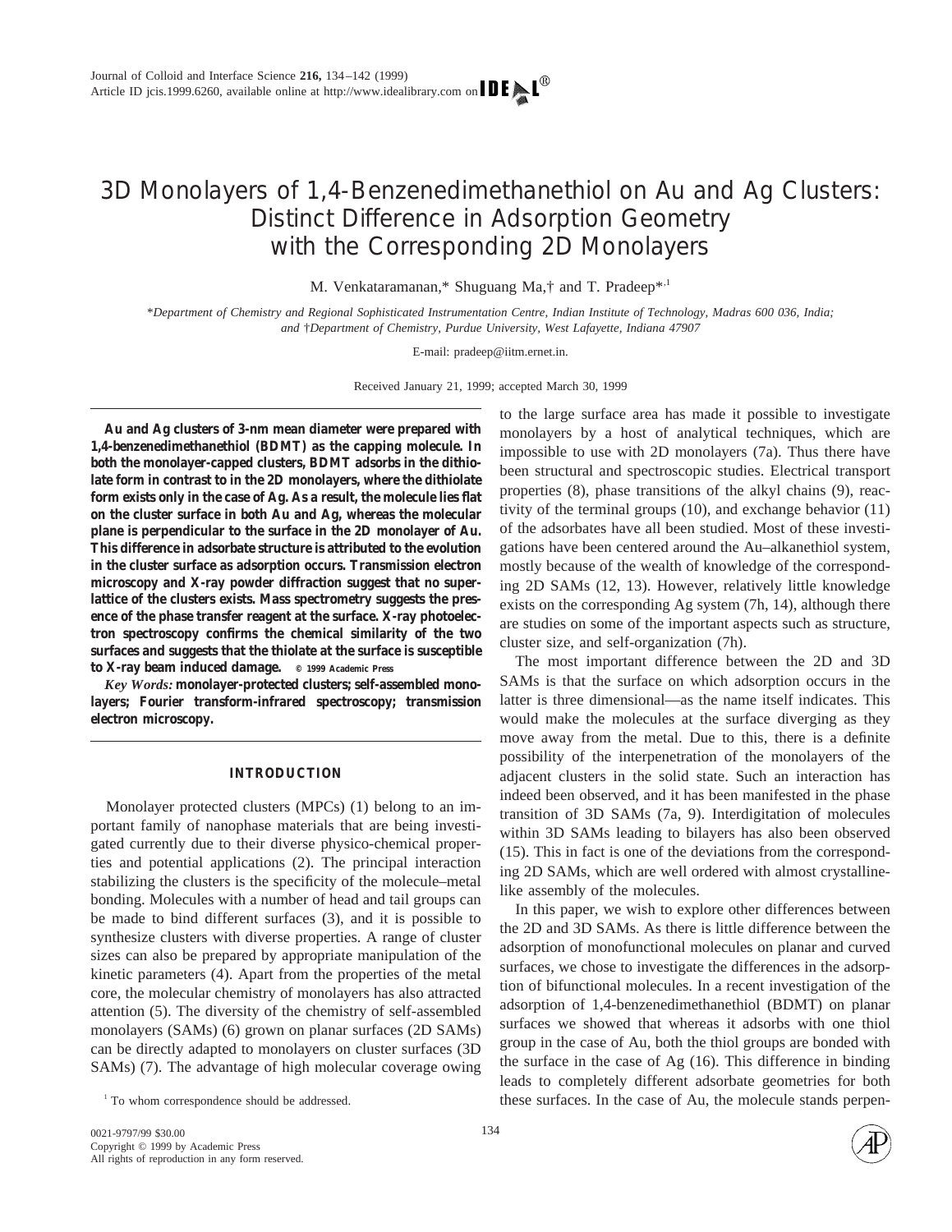dicular to the surface whereas it is parallel to the surface on Ag. This is manifested in the surface-enhanced Raman spectra of both these systems, which show differences in enhancement for certain modes in these two geometries according to the selection rules. As a result of the geometry, the monolayer on Au shows temperature-dependent changes in orientation (16). The molecule falls on the surface and then desorbs upon heating. There is no such change for the Ag monolayer. The adsorption geometry also affects reactivity. Whereas the Au surface upon exposure to a thiol forms a bilayer, the Ag surface is unaffected.

In the study outlined below, we prepared BDMT-capped clusters of Au and Ag. The clusters were subjected to detailed investigations by transmission electron microscopy (TEM), X-ray diffraction (XRD), temperature-dependent infrared spectroscopy, X-ray photoelectron spectroscopy, and mass spectrometry. It is shown that the adsorption geometry of the molecule on both the surfaces is the same. Both the thiol groups are involved in bonding, in the thiolate form. In both cases, the benzene ring lies flat on the surface, resulting in poor intensity for the aromatic C—H stretching modes. Temperature-dependent changes in the infrared spectra are minimal. Although it is possible for the molecule to bind to two adjacent clusters, such a binding is not observed and no superlattice of the clusters is formed this way. The two-phase synthesis leads to the adsorption of the phase transfer reagent on the surface, which is detected in mass spectrometry. It is suggested that the availability of proper adsorption sites at the appropriate distance makes it possible for both the thiol groups to anchor on the surface. This appears to be due to the curvature of the surface. The kinetics of adsorption and cluster growth also influences the adsorption geometry.

## **EXPERIMENTAL**

The cluster compounds were synthesized using a procedure from the literature (3a). Briefly, 10 ml 0.0288 M aqueous hydrogen tetrachloroaurate (Merck,  $99\%$ ; AgNO<sub>3</sub>,  $99.99\%$  in the case of silver clusters) was extracted into toluene (23.8 ml) using tetraoctylammonium bromide (Merck, 98%) as the phase transfer reagent upon vigorous stirring. The resulting organic phase was then mixed with an equimolar amount of 1,4 benzenedimethanethiol (Aldrich, 99%) and was subsequently reduced using an approximately tenfold molar excess (9 ml) of aqueous sodium borohydride (Aldrich, 99%), which was added drop-wise. The addition was completed in about 1 h. The solution was stirred overnight at room temperature. The black precipitate obtained was washed well with toluene to remove the excess thiol. The samples were filtered and dried. They were found to be insoluble in organic solvents, and therefore, no optical absorption or nuclear magnetic resonance spectra were measured.

Transmission electron micrographs were taken with a 200 keV JEOL JEM-2000EX microscope at Purdue University. A

drop of the dilute toluene dispersion of the cluster was put on a holey carbon grid and was allowed to dry in air.

X-ray diffraction patterns were measured with Cu*K*<sup>a</sup> radiation. The samples were spread on antireflection glass slides to give uniform films. The films were wetted with acetone for adhesion and were blown dry before measurement. All samples were similarly prepared.

The infrared spectra were collected in the transmission mode with a Bruker IFS 66v FT-IR spectrometer. A KBr pellet was prepared by mixing approximately 1 mg of the sample with 1 g potassium bromide. The spectra acquired were averages of 200 scans which were background subtracted automatically. Temperature-dependent infrared spectra were measured with a variable temperature accessory developed in the laboratory.

X-ray photoelectron spectra were recorded with a VG ES-CALAB Mk II spectrometer using unmonocromatized Al*K*<sup>a</sup> radiation as the excitation source. The binding energies are referenced to Au  $4f_{7/2}$  peak at 84.0 eV. The monolayers showed no effect of charging during the measurements. No desorption was noticed during the measurements. The electron flux was kept at 70 mW to keep the beam-induced damage low. Each spectrum was an average of 20 scans of 2 min duration. The spectra were acquired in the constant analyzer energy mode. A pass energy of 50 V was used for the C, O, Au, and Ag regions, and 100 V measured for the S2*p* region.

Mass spectra were recorded with a TSQ700 triple quadrupole spectrometer. Samples were introduced as powders, coated on a heating filament, and heated up to 1473 K in a programmed fashion. Spectra acquired around the maximum in the total ion current were averaged and are reported as the mass spectra of the samples. Collision-induced dissociation spectra of several ions were done to make peak assignments. The ion of interest was mass selected  $(\Delta m = 1$  amu) by the first quadrupole and was collided with Ar (0.4 mTorr) in the second quadrupole at 10 eV translational energy. The collision induced dissociation spectra were measured with the third quadrupole.

#### **RESULTS AND DISCUSSION**

# *Transmission Electron Microscopy and X-Ray Powder Diffraction*

Figure 1 shows the TEM images of the gold and silver clusters capped with BDMT. The average cluster size is about 4 nm although a range of sizes from 2 to 6 nm are observed. No superlattice formation is evident, which would have been the case had each of the functional groups of the BDMT molecule been bound to two separate clusters in a regular fashion. Geometrically this is not possible, as the size of the clusters is much larger than the dimensions of BDMT, and therefore, not all the molecules can be involved in intercluster bonding. However, it is possible for a small fraction of the adsorbates to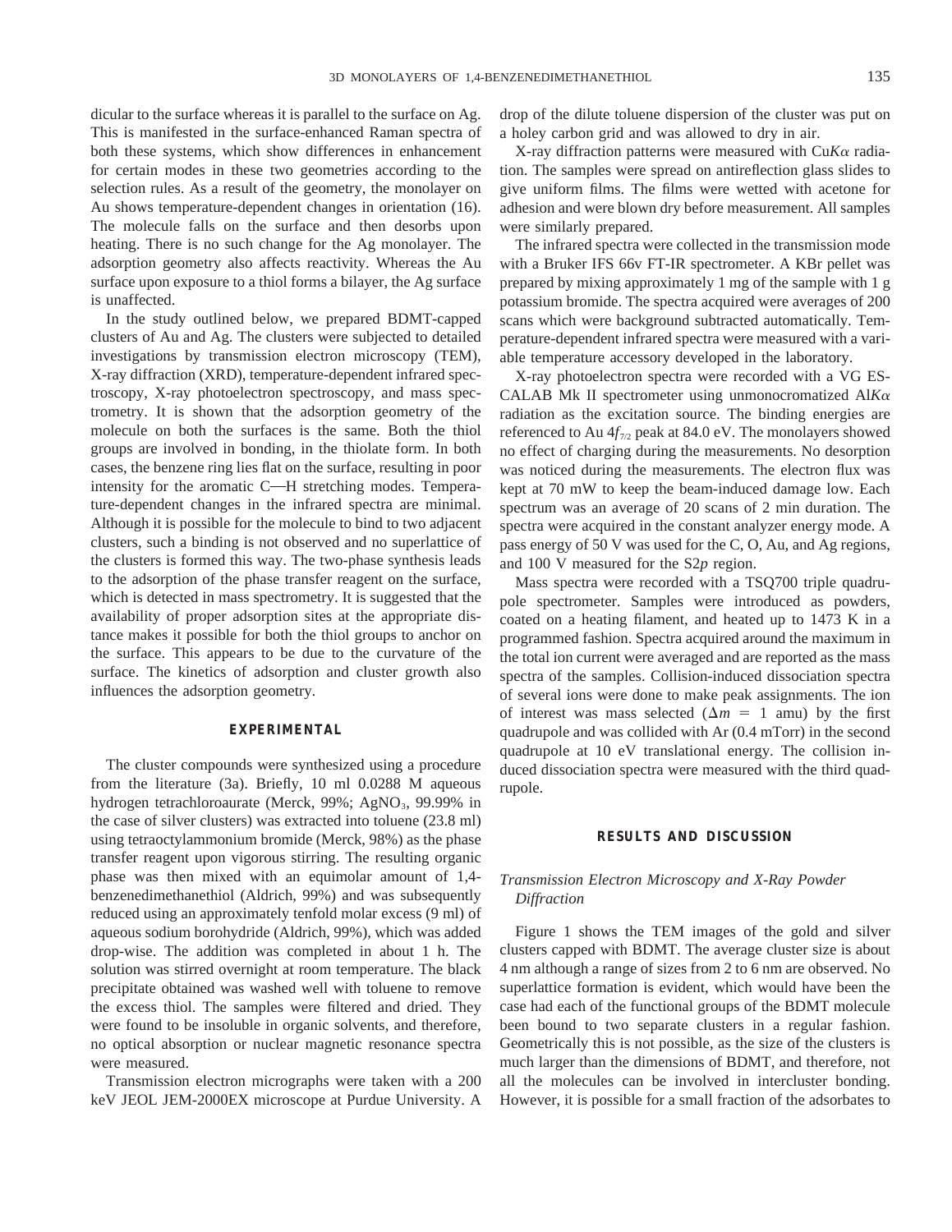

**FIG. 1.** The left and right figures correspond to transmission electron micrographs of Au and Ag clusters capped with BDMT, respectively.

do so, and this should be the reason for the agglomeration of the particles, making them insoluble in organic solvents.

X-ray powder diffraction patterns of the samples show bulk reflections. No small angle reflection is seen in the spectra. An analysis of the peak-width using the Schrerer formula (17) gives a cluster size of 4 nm for the Au cluster, in agreement with the TEM data.

#### *Fourier Transform-Infrared Spectroscopy*

Figure 2 shows the FT-IR spectra of (a) the BDMT solid and BDMT capped (b) Au and (c) Ag clusters. The inset shows the corresponding C—H stretching regions. The assignments of the peaks are given in Table 1. The  $S$ —H stretching of the BDMT solid occurs at  $2552 \text{ cm}^{-1}$ , which is completely absent in the Au and Ag clusters, indicating dissociative chemisorption on the surfaces. This shows that the nature of binding is similar in both clusters. There are certain differences in the relative intensities of the bands upon adsorption. The methylene symmetric stretch at  $2856$  cm<sup> $^{-1}$ </sup> increases in intensity. Part of this enhancement we attribute to the presence of small quantities of the phase transfer reagent that is manifested in the mass spectrum of the sample (see below).

Another characteristic difference observed is the downshift of the aromatic stretching frequencies upon adsorption. The shift to lower frequencies is considerably larger in the silver

cluster. It may be noted that a shift of about  $5-10$  cm<sup>-1</sup> for these bands was observed in the case of the 2D monolayers of Au and Ag (16). The shift of the aromatic stretching frequency is attributed to the surface–ring  $\pi$  interaction, which is greater in the case of silver, suggesting a more parallel arrangement of the phenyl ring to the surface. This kind of surface geometry is also suggested by the lower intensity of these peaks compared to Au. The intensity is understandable from the infrared selection rules (18), which say that a change in the dipole moment perpendicular to the surface is necessary for a mode to get excited. The aromatic C $-H$  mode is parallel to the surface and is expected to be weak when the ring is parallel to the surface. This suggestion of adsorption geometry is prone to error since the clusters are randomly oriented and the IR radiation is not polarized. It is to be noted that the same reduction in intensity is observed on all other bands except the aliphatic C-H stretching modes in the case of Ag, which again supports the suggestion. In order to compare the intensities, the spectral intensities are not manipulated. Since the intensities are not corrected for sample thickness and concentration, absolute intensities are not comparable and our comparison is only based on relative intensities in a given spectrum.

The ring C—C stretching vibrations occurring at  $1512 \text{ cm}^{-1}$ for the solid shift slightly to lower frequency upon adsorption to Au and Ag clusters. The bands occurring at 1418 and 1430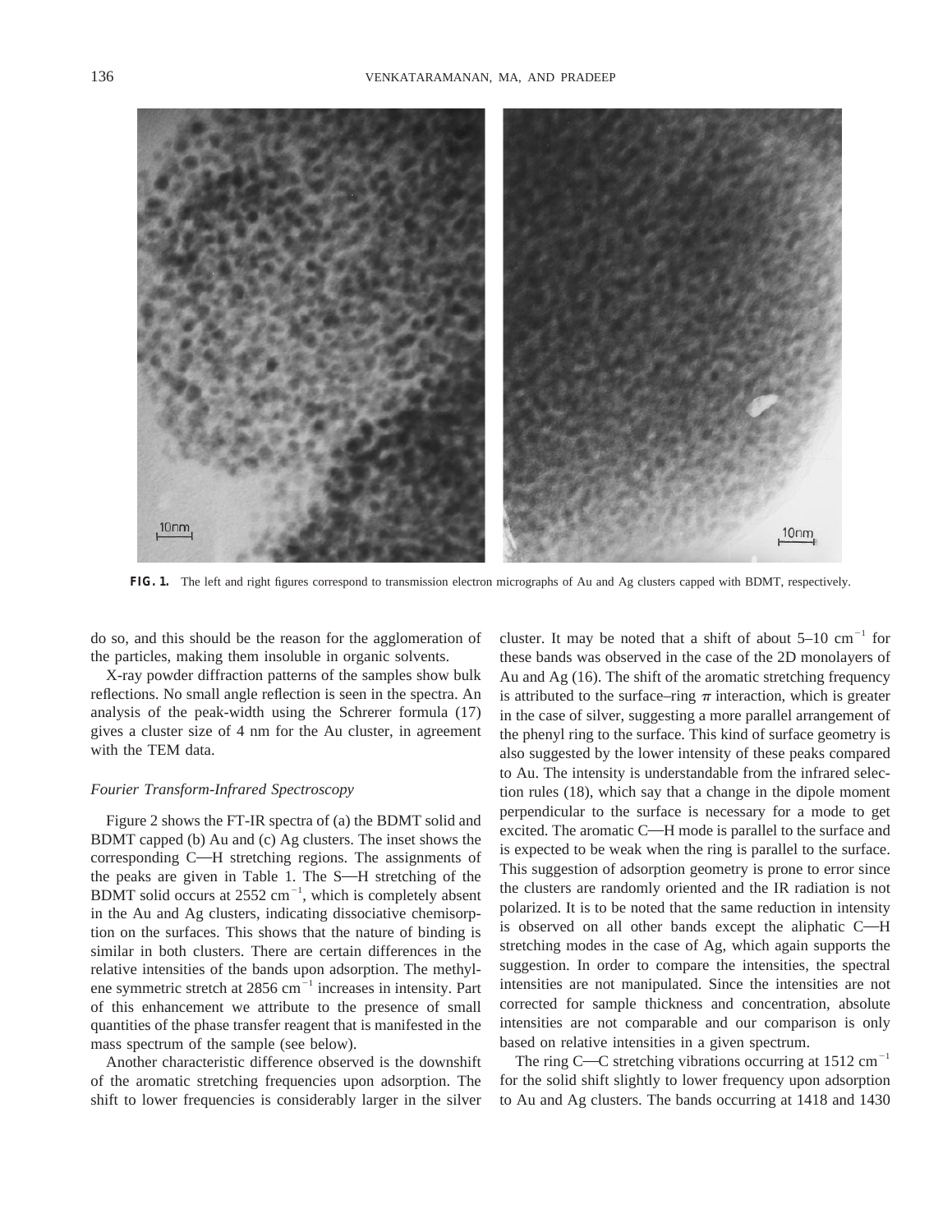

**FIG. 2.** The FT-IR spectra of (a) the BDMT solid and BDMT capped on (b) Au and (c) Ag clusters. The corresponding C—H regions are shown in the inset. Intensities are plotted in the same scale but have not been corrected for sample thickness or concentration.

(shoulder) for the solid correspond to the methylene scissoring modes (19), which do not get shifted upon adsorption. The shifts in the wagging modes are greater upon adsorption. The peaks, which appear at 1255 and 1209 cm<sup>-1</sup> for the solid, are downshifted to 1228 and 1195  $cm^{-1}$ , respectively, upon adsorption. These observations indicate that the chemical environment around methylene groups changes drastically upon adsorption. One important aspect to note is that in the case of both Au and Ag, the peak shape and the shift of both these bands are similar, and this is significantly different from the corresponding 2D SAMs.

The  $C$ —S stretching frequency for the solid appears at  $670$  $\text{cm}^{-1}$ . This band red-shifts to 659 cm<sup>-1</sup> upon adsorption; the shift is comparable to that observed in the Raman spectra (16). The intensity of this band is considerably reduced upon adsorption, in contrast to the Raman spectra (16). Again it is attributed to the adsorption geometry in which the  $C-S$  bond is predominantly parallel to the surface. Whereas the  $C-S$ stretching band is relatively well defined in the case of Au, it is broader for Ag, presumably due to the presence of different adsorption sites.

The peak appearing around 763 cm<sup>-1</sup> is a result of ring breathing motion (19). This motion does not change much upon adsorption to gold and silver clusters. The out-of-plane ring vibrations give rise to a peak around 835  $cm^{-1}$ , which also does not change upon adsorption.

In addition to these features there are also weak features, for example, at 1385 and 1350  $cm^{-1}$  for the Ag–BDMT cluster,

which are due to the phase transfer reagent (PTR) used in the cluster synthesis. The mass spectrum for the cluster also gives evidence for the presence of PTR (see below).

As discussed above, the shifts of certain peaks and the absence of S-H stretching frequency for the monolayers clearly indicate the adsorption of BDMT molecules to the Au and Ag cluster surfaces. The complete absence of S-H stretching in the case of gold clusters is in contrast with the result observed for the same monolayer on flat Au surfaces (2D SAMs). In the latter case, the benzene ring lies perpendicular to the surface, which results in one S—H group poking at the surface whereas the other is bound to the surface in the thiolate form. The free thiol proton on the surface of the 2D SAM undergoes exchange reactions on exposure to other thiols in solution phase reactions. This difference in adsorption geometry between 2D and 3D SAMs is presumably due to differences in the two surfaces. In the case of 2D SAMs, the surface is already available and no additional surface binding site is created as the adsorption occurs, so all the incoming thiol molecules are adsorbed on Au(111) planes to form a densely packed arrangement. But, in 3D SAMs, the cluster growth occurs during the thiol addition and capping arrests the cluster growth. Therefore, it may be possible for the incoming thiol molecule to find two adsorption sites at a distance matching the separation between two sulfur atoms in the BDMT molecule as it approaches the cluster surface. It is also likely that the adsorption initially occurs at one site and as the cluster growth occurs, the other thiol group also gets bound to the new site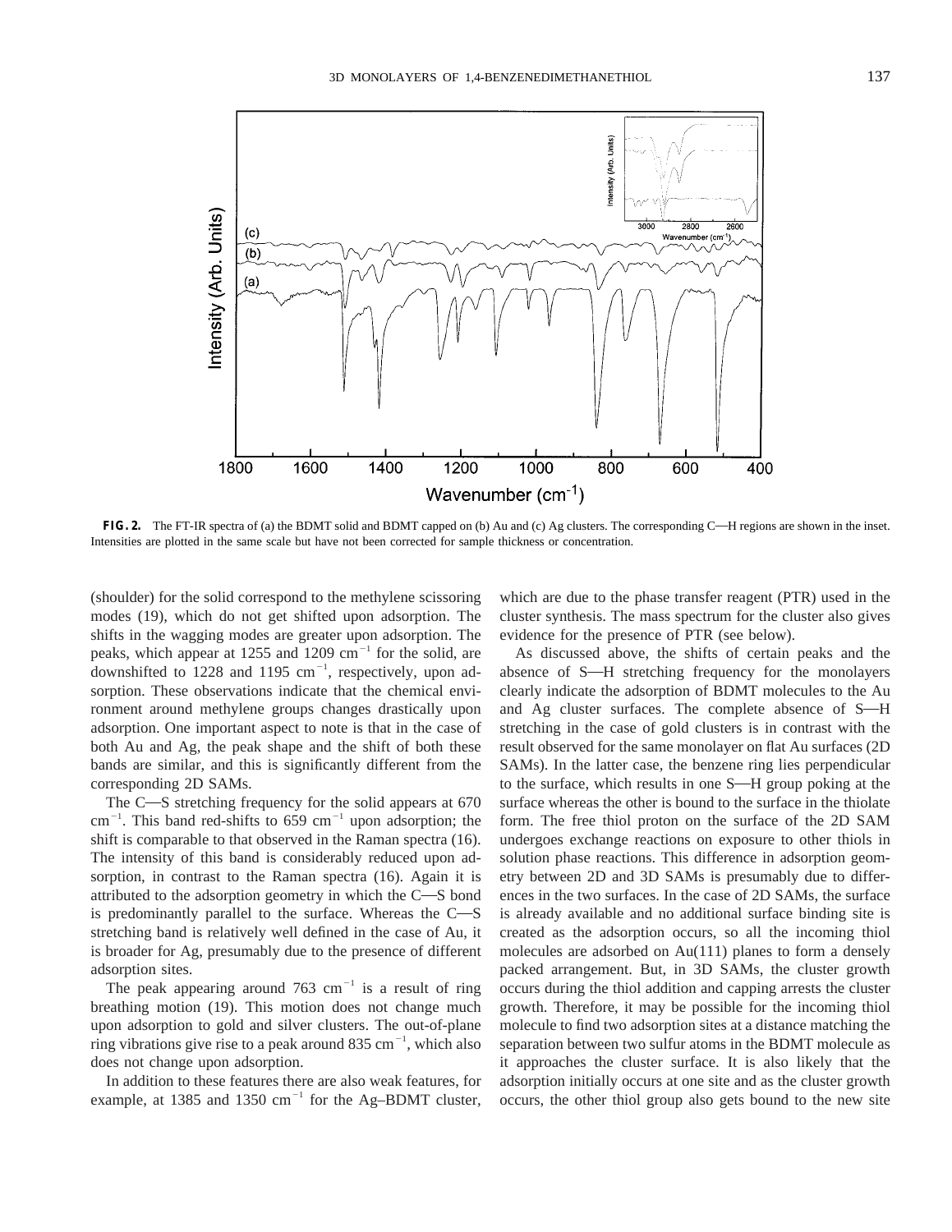**TABLE 1 Comparisons of IR Vibrational Frequencies of BDMT on Au and Ag Clusters with those of BDMT in the Solid State**

| <b>BDMT</b><br>solid <sup><math>a</math></sup> | BDMT on<br>Au cluster <sup><math>a</math></sup> | BDMT on<br>Ag cluster <sup><i>a</i></sup> | Assignment                   |
|------------------------------------------------|-------------------------------------------------|-------------------------------------------|------------------------------|
| 515                                            | 516                                             | 523                                       |                              |
|                                                | 557                                             | 560                                       |                              |
| 669                                            | 659                                             | 676                                       | $\nu$ C—S                    |
| 763                                            | 764                                             | 764                                       | Ring breathing mode          |
| 835                                            | 833                                             | 831                                       | Out-of-plane ring vibrations |
| 962                                            | 961(vw)                                         | 961(vw)                                   |                              |
| 1020                                           | 1018                                            | 1018                                      |                              |
| 1106                                           | 1090                                            | 1091                                      | In-plane ring modes          |
| 1209                                           | 1195                                            | 1198                                      | do                           |
| 1255                                           | 1228                                            | 1228                                      | CH, wagging                  |
| 1418                                           | 1417                                            | 1417                                      | $CH2$ scissoring             |
| 1430(sh)                                       | 1462                                            | 1466                                      |                              |
| 1512                                           | 1509                                            | 1509                                      | Ring C-C deformation         |
|                                                | 1602                                            | 1602                                      |                              |
| 2552                                           |                                                 |                                           | $\nu$ S—H                    |
| 2856                                           | 2850                                            | 2853                                      | $\nu$ C—H symmetric          |
| 2930                                           | 2920                                            | 2922                                      | $\nu$ C—H antisymmetric      |
| 2965                                           | 2951                                            | 2952                                      | $\nu$ C—H (of methyl)        |
| 3028                                           | 3021                                            | 3018                                      | $\nu$ C—H (ring)             |
| 3057                                           | 3048                                            | 3045                                      | $\nu$ C—H (ring)             |
|                                                |                                                 |                                           |                              |

*Note.* vw, very weak; sh, shoulder.

 $^a$  In cm<sup>-1</sup>.

created. Thus it is suggested that the kinetics of adsorption is comparable to that of cluster growth, which is likely since both are chemical reactions. In any case, the difference in the nature of binding due to difference in shape is interesting. We will come back to this in a later section.

#### *Variable Temperature Infrared Spectroscopy*

The variable-temperature IR spectra of BDMT on the Au cluster are shown in Fig. 3. In the case of BDMT 2D SAMs on Au, a variable temperature surface-enhanced Raman spectroscopic (SERS) study indicates that the molecule falls down on the surface upon increase in the temperature (16). In the case of  $3D$  SAMs, as the temperature is increased, the CH<sub>2</sub> wagging modes appearing at 1228 and 1198  $cm^{-1}$  undergo reversal in intensity (Fig. 3). All peaks undergo decrease in intensity upon increase in temperature due to desorption of monolayers from the cluster surface. Also, the ring vibration occurring at 1507  $cm^{-1}$  splits into two peaks around 473 K. In order to compare the intensities, all of the spectra collected under identical conditions are plotted in the same intensity scale. All of the above observations indicate that structural changes are happening to the monolayers on increase in temperature, particularly with respect to the  $CH<sub>2</sub>$  moieties.

The effects of structural changes are not particularly noticeable on the  $C-H$  stretching modes. We find neither a systematic shift nor a change in the intensity pattern. A gradual reduction in intensity with temperature is noticeable on both the bands as a result of desorption. The ring deformation mode also does not show a systematic shift. All of these together suggest that there is no significant difference in the ring– cluster interaction with increase in temperature. Thus the kinds of structural changes are limited to increases in orientational freedom of the molecule at the cluster surface, presumably around the methylenes.

In the case of BDMT on silver clusters (Fig. 4), there is no change in peak positions or intensity reversal (particularly for





**FIG. 3.** Variable-temperature FT-IR spectra of BDMT-capped gold clusters. The temperatures are (a) 298, (b) 323, (c) 348, (d) 373, (e) 398, (f) 423, (g) 448, and (h) 473 K. The C-H stretching and low-frequency regions are shown in A and B, respectively.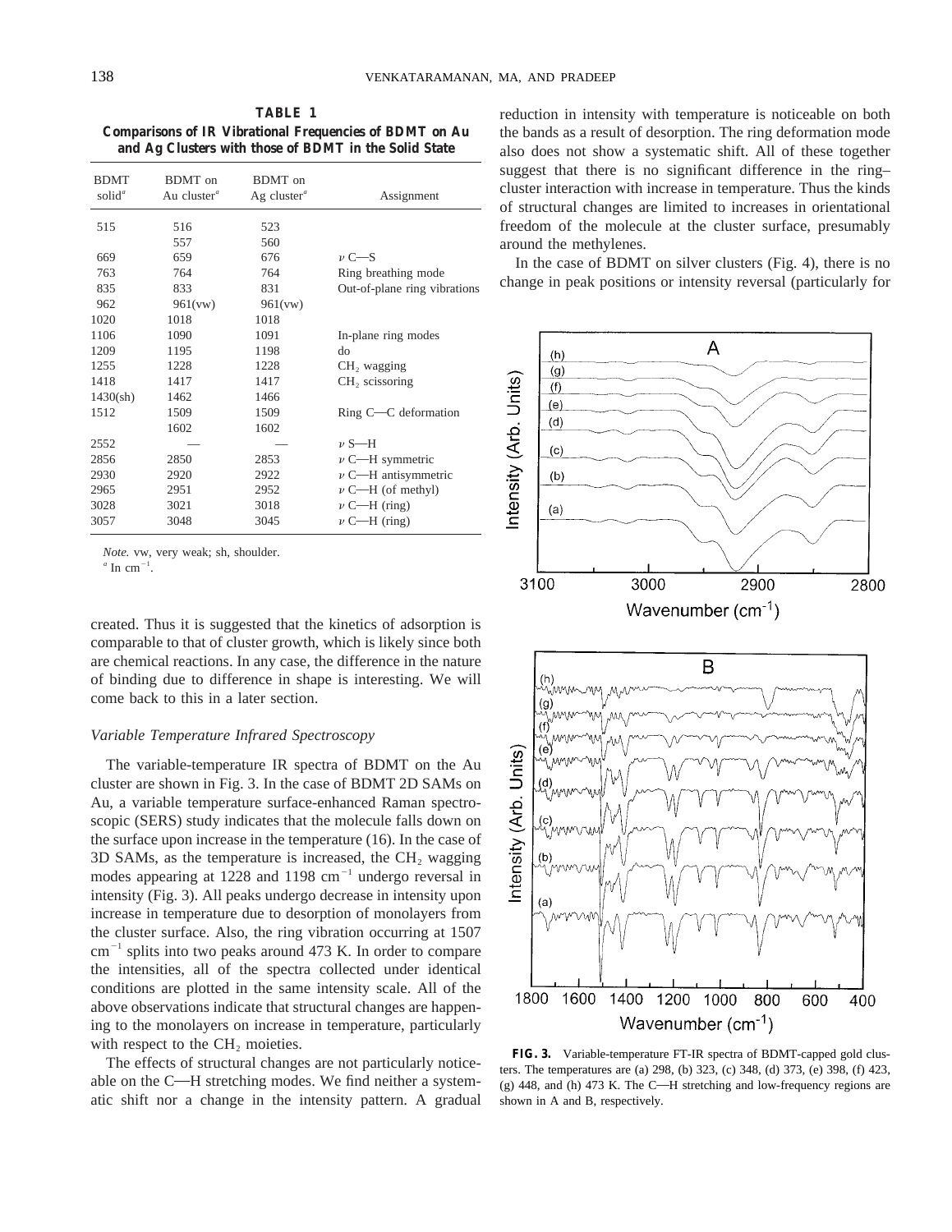

**FIG. 4.** The variable-temperature FT-IR spectra of BDMT-capped Ag clusters. The temperatures are (a) 298, (b) 348, (c) 373, (d) 423, and (e) 448 K. The corresponding  $C$ —H regions are shown in the inset.

the methylene modes at 1198 and  $1228 \text{ cm}^{-1}$ ) observed upon increase in temperature, only reduction in intensity due to the desorption of monolayers from the cluster surface is observed. This is particularly noticeable beyond 423 K; the spectrum at 448 K shows the complete absence of the  $C-S$  stretching mode at  $676 \text{ cm}^{-1}$ . It is interesting to note the absence of shift in any of the bands, even at 448 K. The ring deformation band retains its shape even at 448 K, showing that the still-adsorbed fraction of the monolayer retains its structure. This observation is similar to that seen in the case of 2D SAMs, where the monolayers undergo no structural change on increase in temperature (16).

### *X-Ray Photoelectron Spectroscopy*

Figure 5 shows the X-ray photoelectron spectra of BDMTcapped Au and Ag clusters. The spectra show gold  $4f_{7/2}$  peak at 84 eV binding energy (BE) and silver  $3d_{5/2}$  at 368 eV, characteristic of bulk  $Au^0$  and  $Ag^0$  (3a), respectively. Absence of any observable shift indicates that the fraction of atoms involved in bonding is low in the clusters. Even for a cluster of 2.8-nm core diameter, only 10% of the total number of atoms are bound to thiolate groups  $(4)$ , and the absence of  $Au<sup>T</sup>$  in XPS is not unexpected. Final state effects do not seem to shift the peak position greatly in this size range as seen earlier (4).

In one of our recent investigations of metal cluster liquids by X-ray photoelectron spectroscopy, we found the presence of Ag(I) on the surface of the clusters (20). This investigation was possible on a smooth film of the sample, which was prepared

by melting the monolayer-capped metal superlattice solid (21), leading to a free flowing liquid. Upon cooling, the surface formed is smooth enough to show angle-dependent variation of intensity in the X-ray photoelectron spectrum. In the case of powder samples of BDMT capped clusters, due to difficulty in making smooth surfaces, such a measurement was not undertaken.

The sulfur 2*p* regions for gold and silver clusters are shown in Fig. 6. The broad nature of sulfur peaks indicates the presence of more than one kind of sulfur. The thiolate peak in the clusters, as well as planar monolayers, is observed in the range 162–164 eV BE (4). In both cases, the peak maximum is shifted from the characteristic thiolate position. We attribute the intensity in the high binding energy side of the spectrum to the X-ray beam induced damage of the monolayer. Although the nature of the surface sulfur group is unclear, it may be noted that even in relatively clean UHV conditions, this degradation is observed (22). Since the IR spectra of the clusters do not support the presence of thiols, coadsorption of thiols is not the cause of the increased width. X-ray induced disulfide formation could also contribute to the width, but it has not been confirmed independently.

## *Mass Spectrometry*

Mass spectrometry gives valuable molecular information. Figure 7 shows the mass spectra obtained from silver and gold clusters capped with BDMT. Peaks at m/z 466, 353, 254, and 156 can be attributed to the phase transfer reagent. These are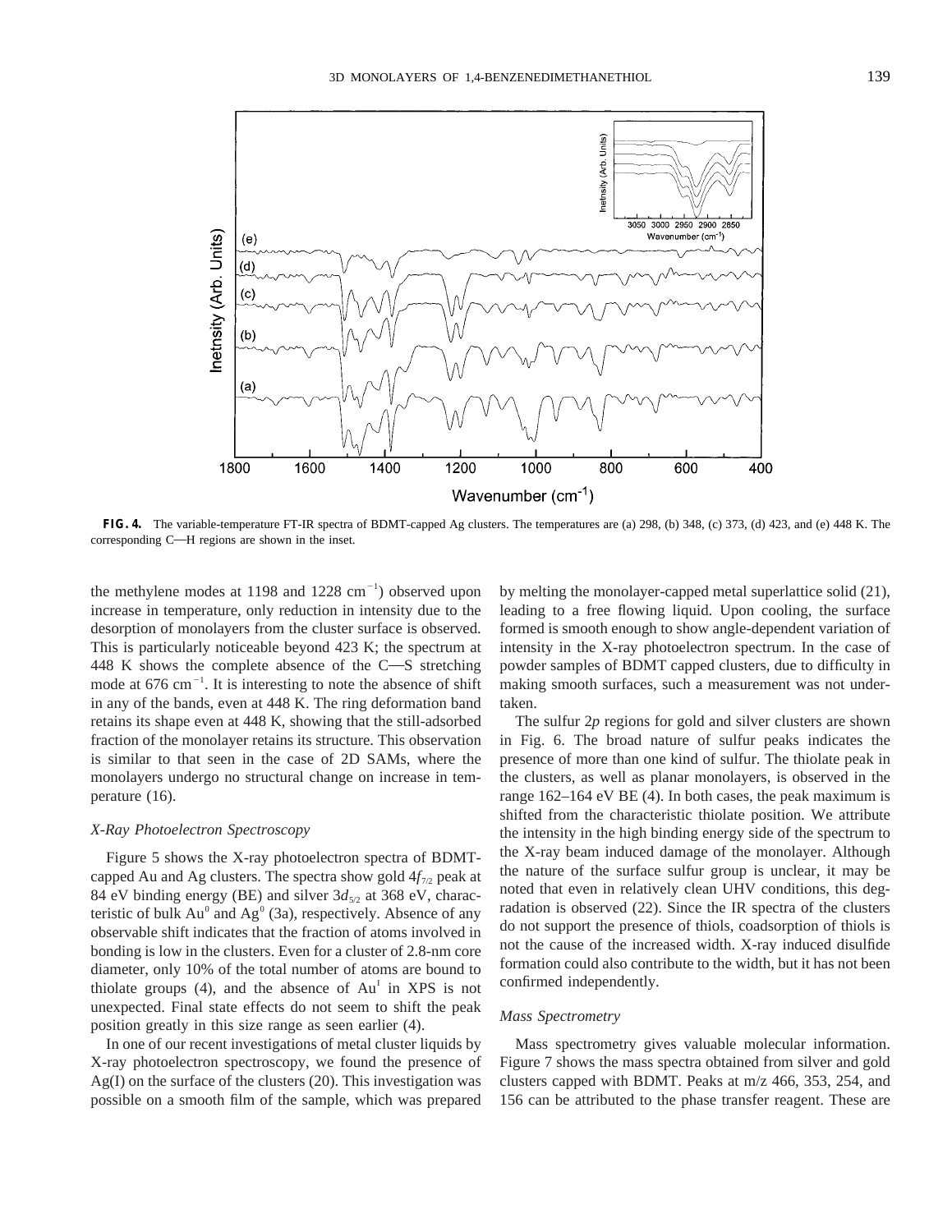

**FIG. 5.** The Al*K* $\alpha$  induced X-ray photoelectron spectra in the (a) Au 4*f* and (b) Ag 3*d* regions of the BDMT-capped gold and silver clusters, respectively.

due to the molecular ion of the phase transfer reagent  $(C_8H_{17})$ <sub>4</sub>N and its fragments. The first fragment appears at m/z 353 due to the loss of one *n*-octyl group. This subsequently loses a  $C_7H_{15}$  group to yield an intense peak at m/z 254, which undergoes two  $C_7H_{14}$  losses; only one is manifested in Fig. 7. In order to ascertain the origin of peaks, collision-induced dissociation (CID) mass spectra of some of the peaks were measured. The CID mass spectrum of m/z 254 shows two systematic 98 ( $C_7H_{14}$ ) losses, yielding two peaks at m/z 156 and 58.

The mass peaks due to BDMT are also shown in the spectrum. These peaks are observed at m/z 338, 304, 168, 136, 104, and 91. The molecular ion is observed at m/z 168 ( $C_8H_8S_2$ ). Its dimer is seen at m/z 336, and a loss of sulfur is seen as a peak at m/z 304. The peak at m/z 136 is due to a loss of sulfur from the molecular ion. The  $CH_2-C_6H_4-CH_2$  moiety is seen at m/z 104. The tropylium ion (m/z 91) is one of the major fragments of the xylyl group. The mass spectrum is completely in agreement with the molecular species at the surface.

The spectrum does not show any specific enhancement of peaks on either of the surfaces. In either case, the peaks are due to the fragments of the dithiolate at the surface, no monothiolate fragment is seen.

## **DISCUSSION AND CONCLUSION**

The most striking aspect of the results is the considerable difference in the adsorption geometries of the molecules on the 2D and 3D SAMs. Whereas the molecule adsorbs in the monothiolate form in the case of the Au 2D SAM, the adsorption is in the dithiolate form in the case of the 3D SAM. There is no such difference in the case of Ag; in both cases the adsorbate is in the dithiolate form. The difference in adsorbate geometry showed up as the difference in the temperaturedependent Raman spectra of the two in the case of the 2D SAMs. For cluster monolayers, the changes in the temperature-



**FIG. 6.** The Al*K* $\alpha$  induced X-ray photoelectron spectra in the S2*p* region of BDMT-capped (a) Au and (b) Ag clusters.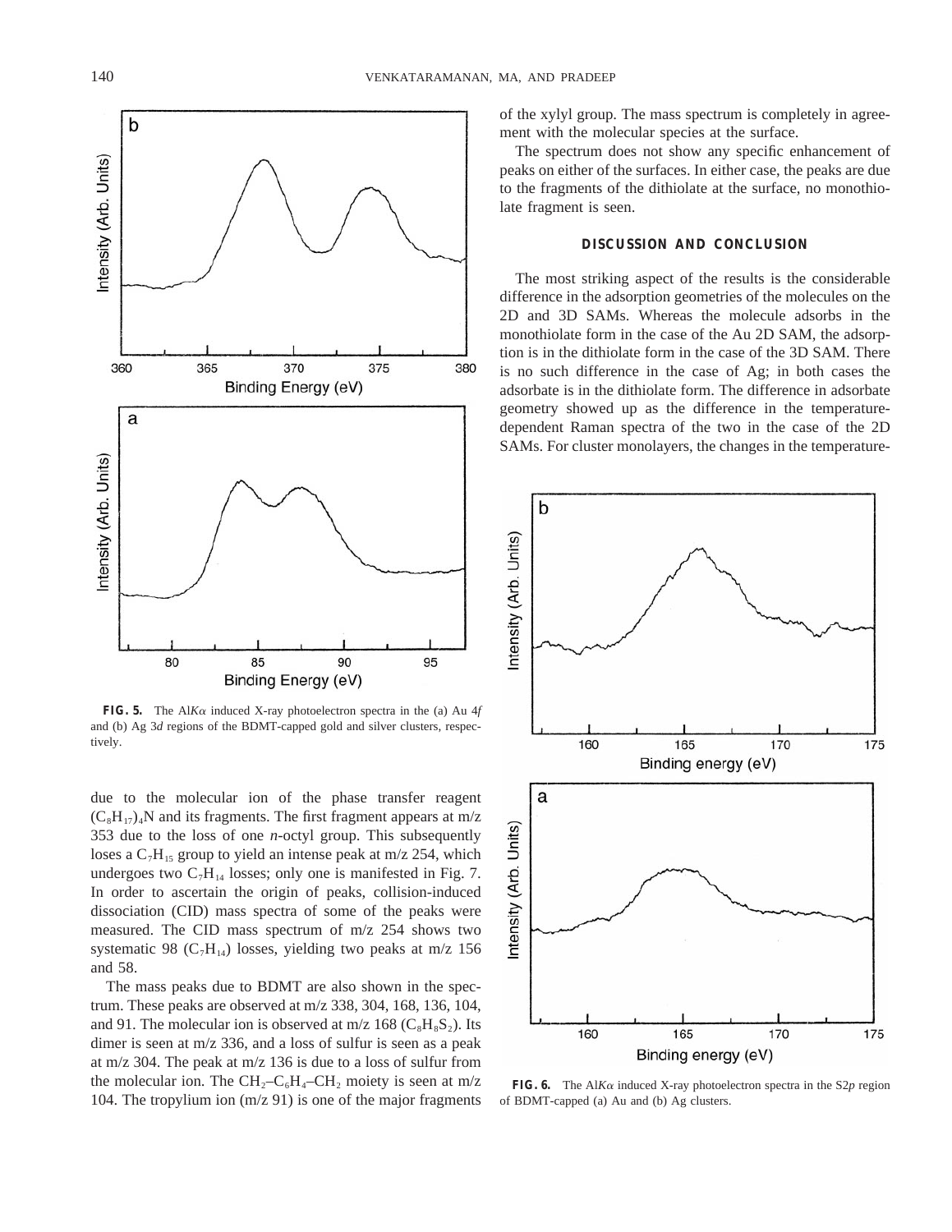

**FIG. 7.** Mass spectra of BDMT-capped (a) Au and (b) Ag clusters. Mass numbers of the peaks of importance are labeled.

dependent IR spectra are small and are limited to differences in the orientation of the adsorbates.

How can such a difference in the adsorption geometry occur between the 2D and 3D SAMs? We offer the following tentative explanation. In the case of the 2D SAMs the surface atomic structure is static within the time scale of initial adsorption and subsequent organization. Others and we have shown that the kinetics of these two events are markedly different (12a, 23). For the 3D SAM, the surface structure is evolving in the time scale of adsorption. Although the kinetics of selforganization is slow and will be substantially different from that of the cluster growth, this process is only of negligible importance here since the molecular dimension is small. Thus as the cluster surface is evolving, the molecule in its vicinity gets adsorbed to the available sites. For a surface site, it is possible that the thiol group of a molecule already bound to the surface with the other thiol group is closer to it than that of an unbound molecule. It is also important that the surface is not flat but has some definite curvature that makes this molecular maneuver more possible. This implies that there is some definite delay between adsorption at different sites. During such a delay, molecular reorientation is possible to minimize energy. In the case of the 2D SAM, all the available adsorption sites are occupied as soon as the exposure occurs, and forces of selforganization will decide which of the sites will be occupied ultimately.